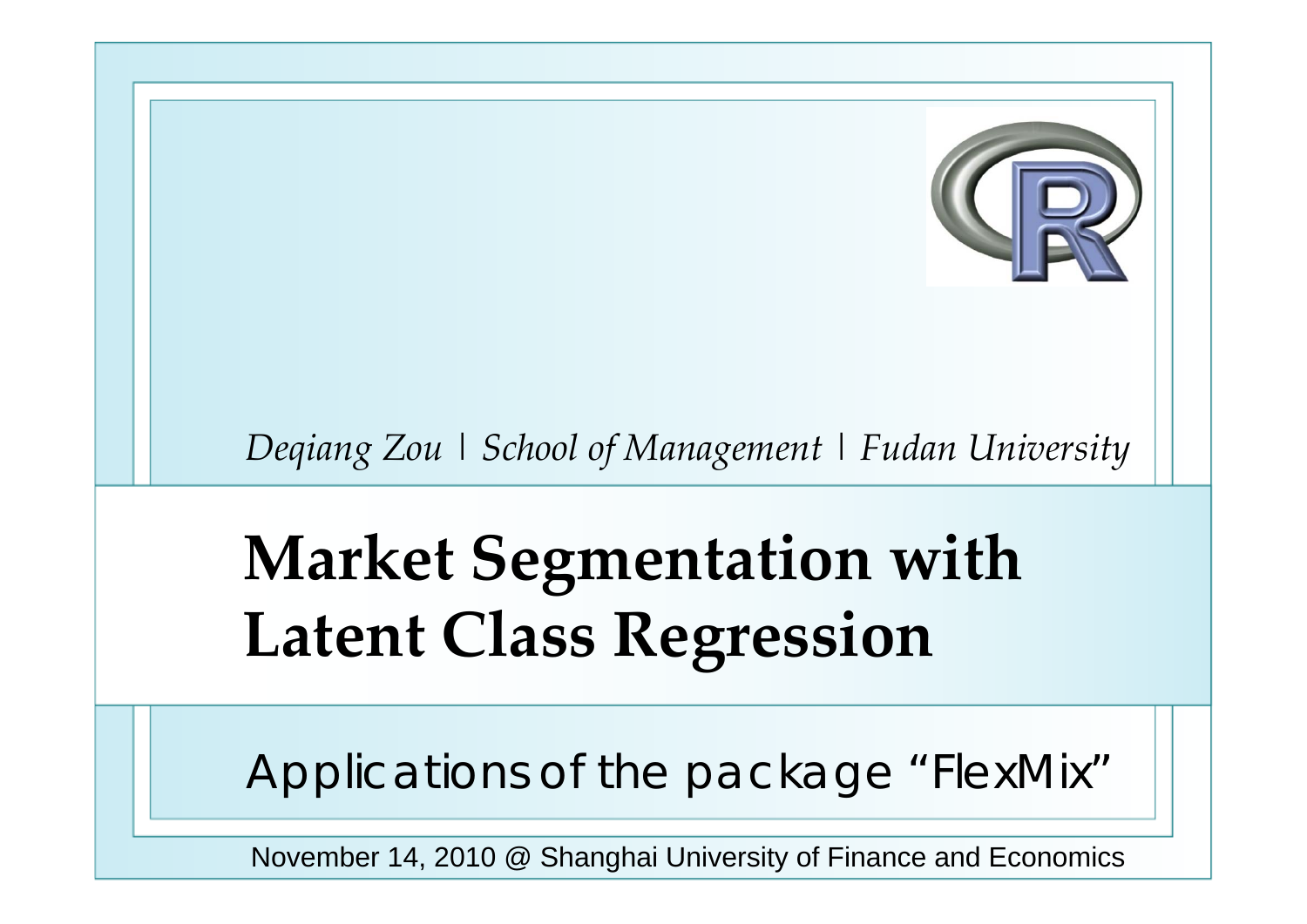# **Segment and Segmentation**

- A **segmen<sup>t</sup>** is <sup>a</sup> group of end‐users that share <sup>a</sup> unique set of wants/needs and/or purchase behaviors
- **Segmentation** is the process that companies use to divide large heterogeneous markets into small markets that can be reached more efficiently and effectively with products and services that match their unique needs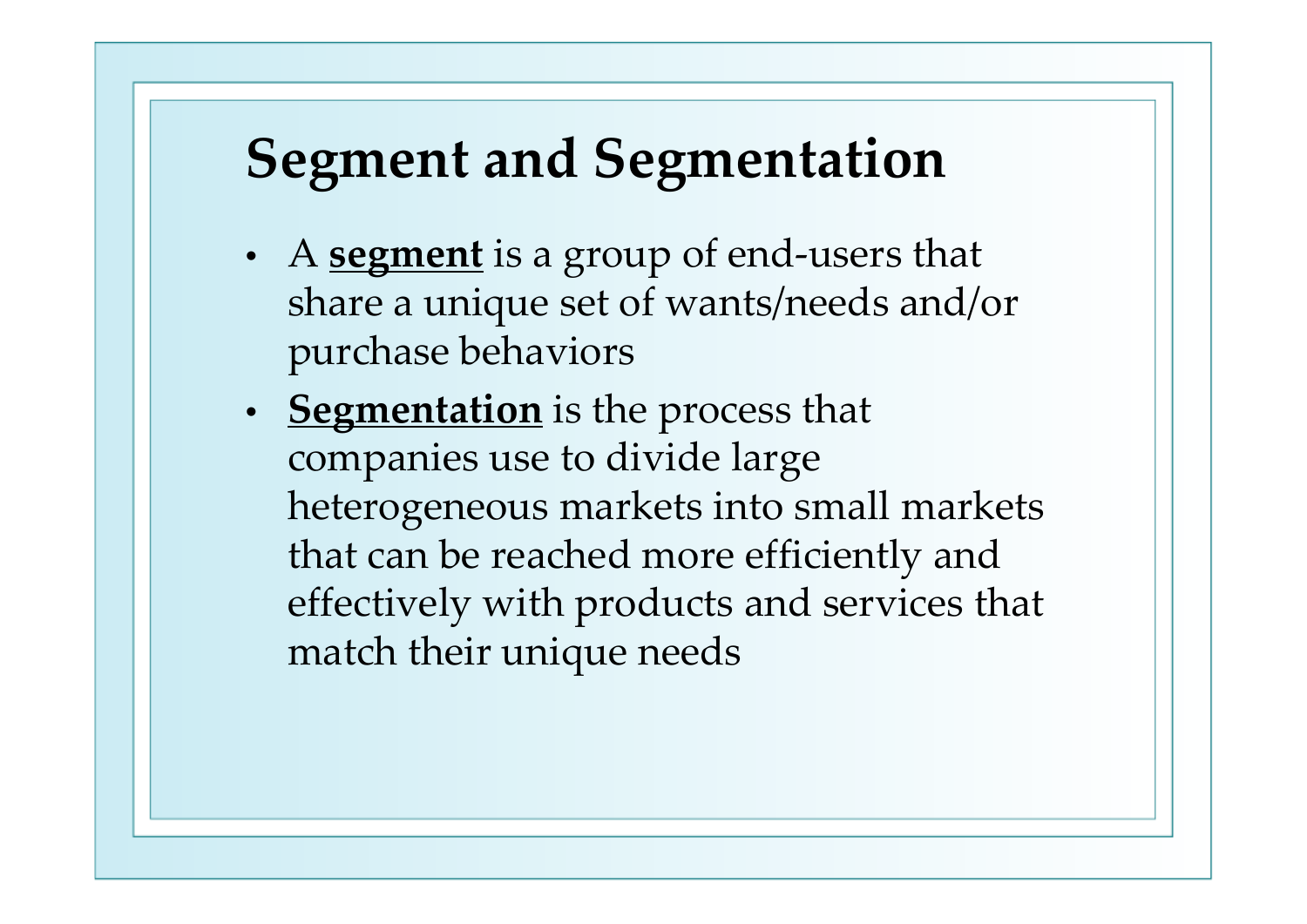#### **Segmentation Bases**

|                   | <b>General</b>                                                             | Product-specific                                                                                    |
|-------------------|----------------------------------------------------------------------------|-----------------------------------------------------------------------------------------------------|
| <b>Observable</b> | Cultural,<br>geographic,<br>demographic and<br>socio-economic<br>variables | User status, usage<br>frequency, store<br>loyalty and<br>patronage, situations                      |
| Unobservable      | Psychographics,<br>values, personality<br>and life-style                   | Psychographics,<br>benefits, perceptions,<br>elasticities, attributes,<br>preferences,<br>intention |

Wedel and Kamakura (2000), p. 7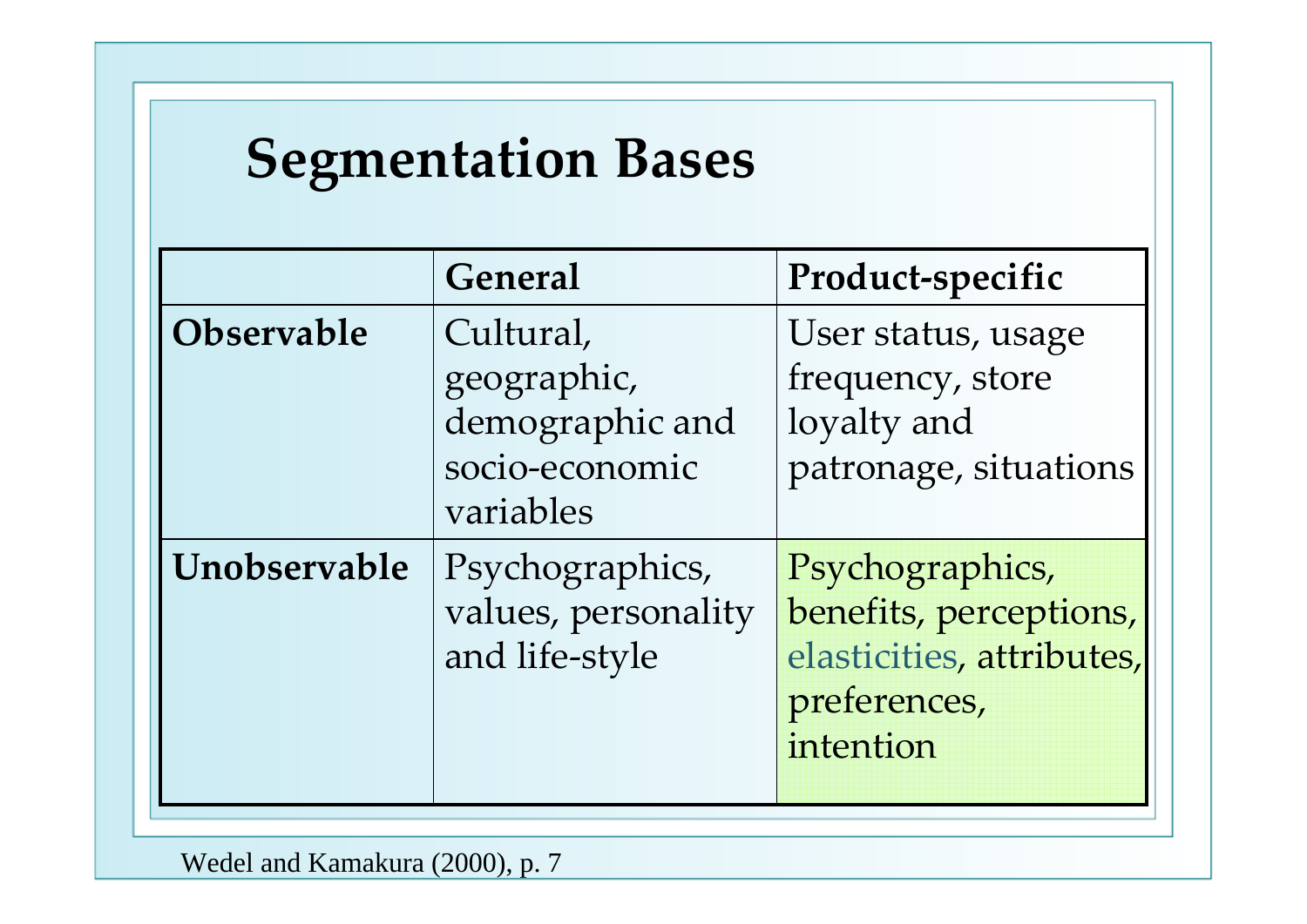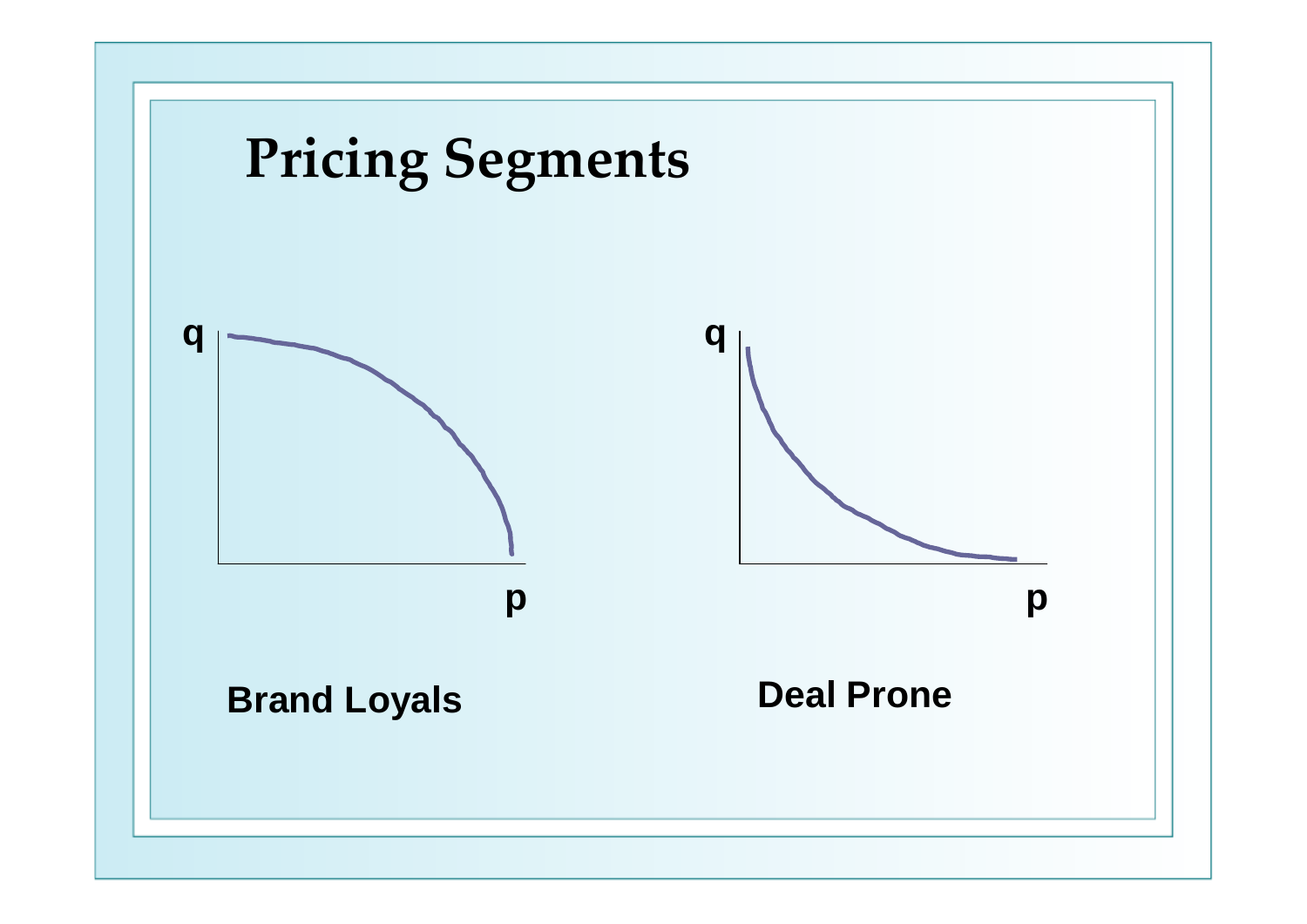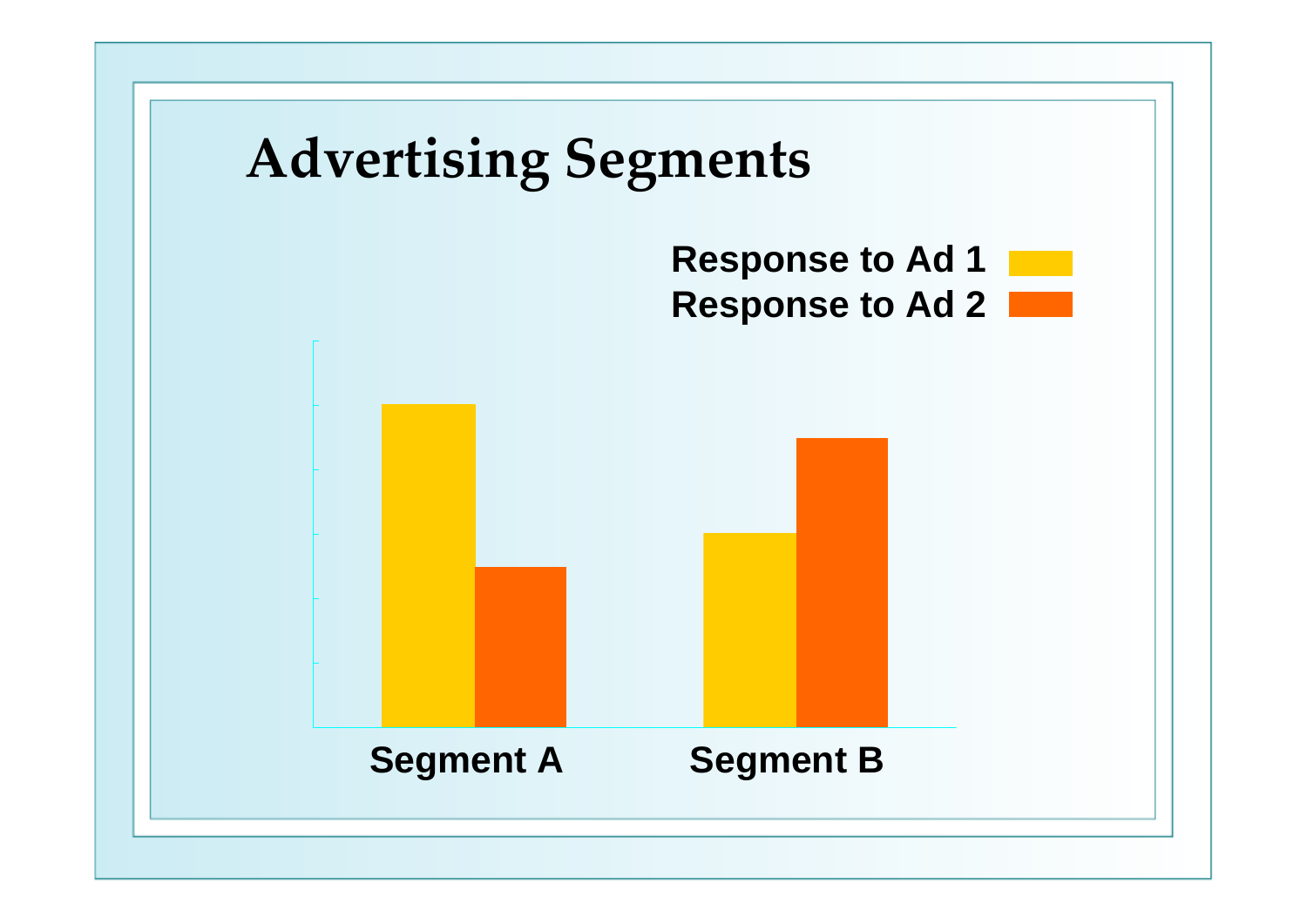# **Segmentation Methods**

|                    | a priori                                                               | Post hoc                                                                                           |
|--------------------|------------------------------------------------------------------------|----------------------------------------------------------------------------------------------------|
| <b>Descriptive</b> | Contingency tables,<br>Log-linear models                               | Clustering methods:<br>Nonoverlapping,<br>overlapping, Fuzzy<br>techniques, ANN,<br>mixture models |
| Predictive         | Cross-tabulation,<br>Regression, logit<br>and Discriminant<br>analysis | AID, CART,<br>Clusterwise regression,<br>ANN, mixture models                                       |

Wedel and Kamakura (2000), p. 17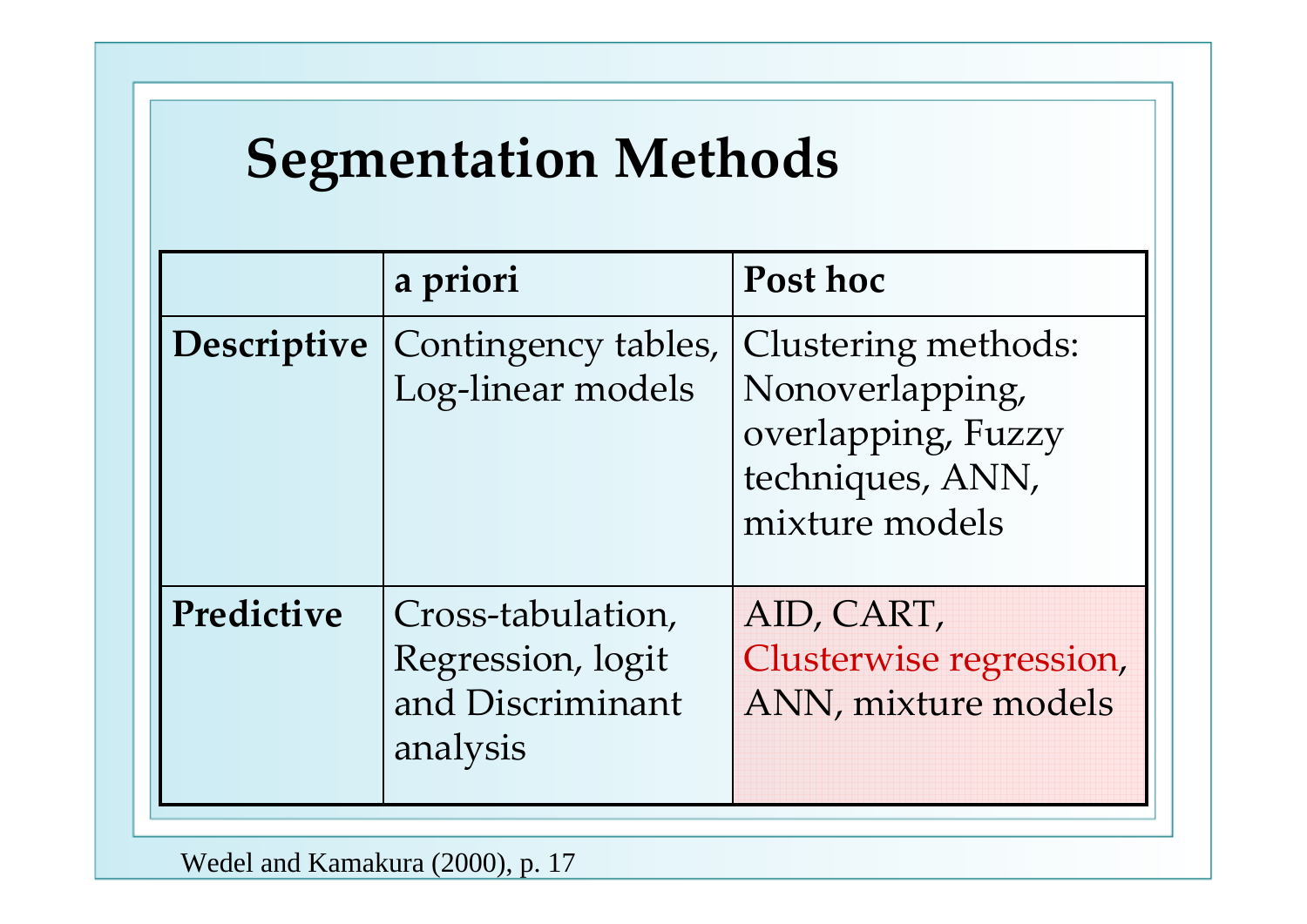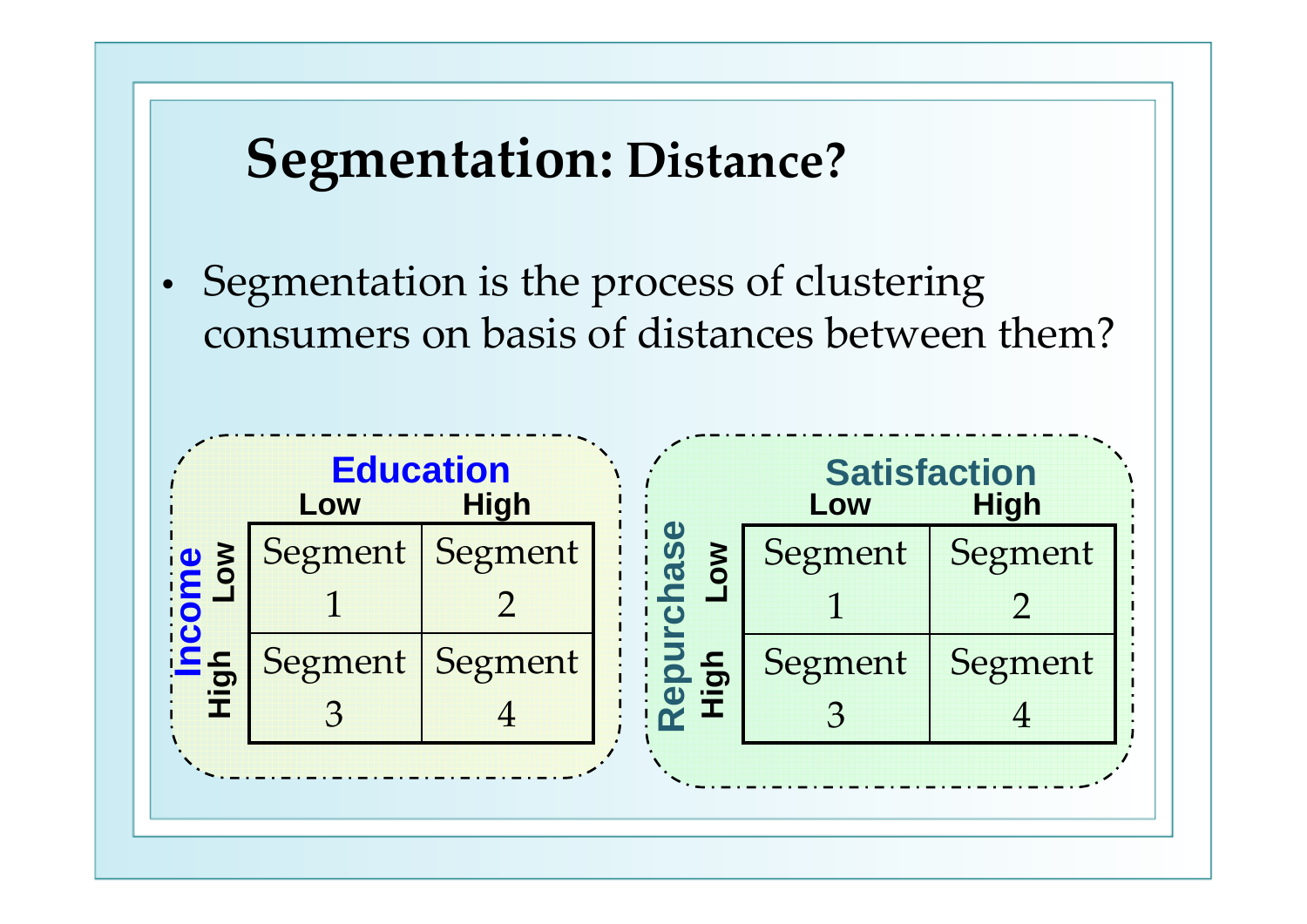#### **Segmentation with Cause‐Effect Relation**



王霞, 赵平, 王高, 刘佳 (2005)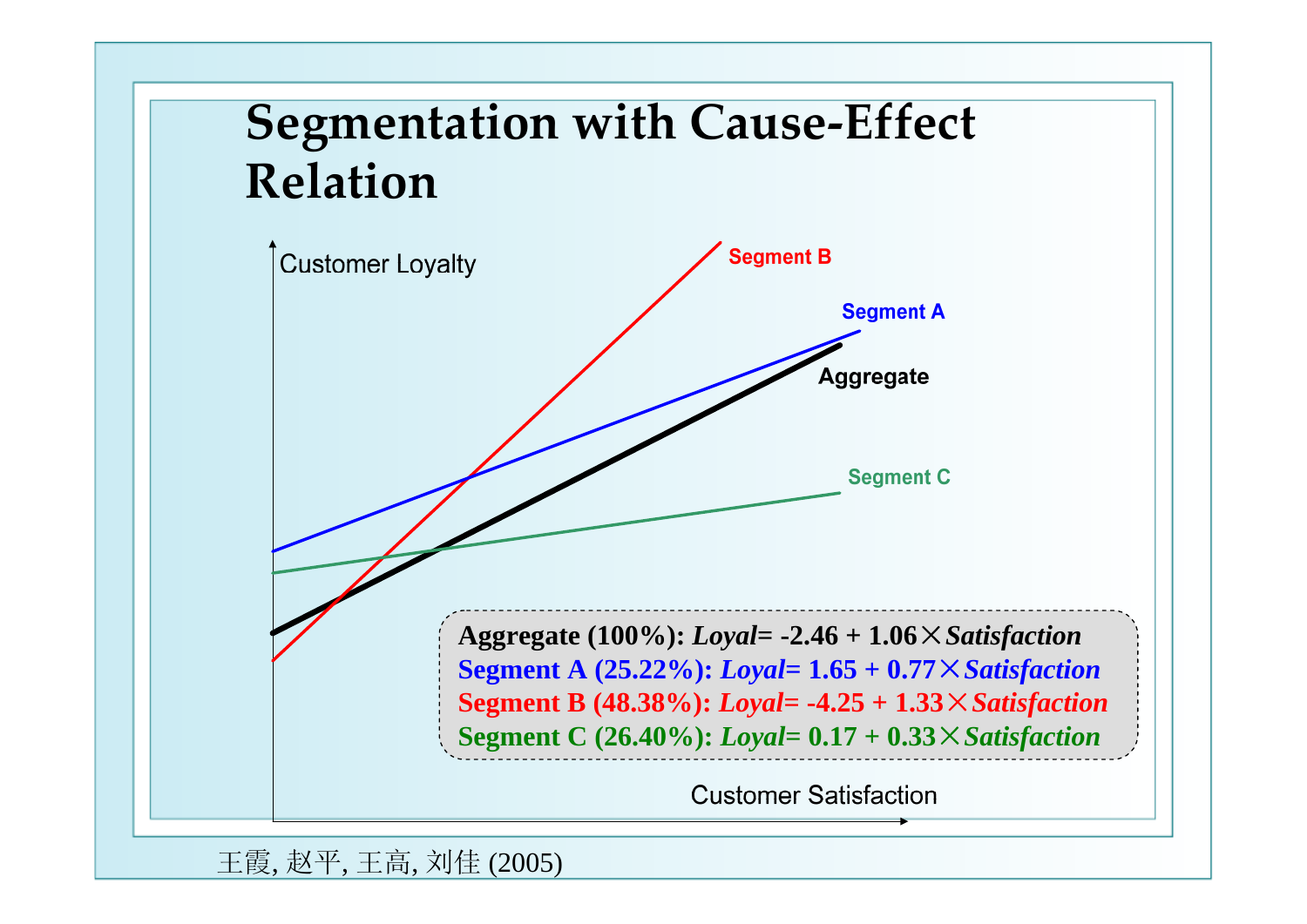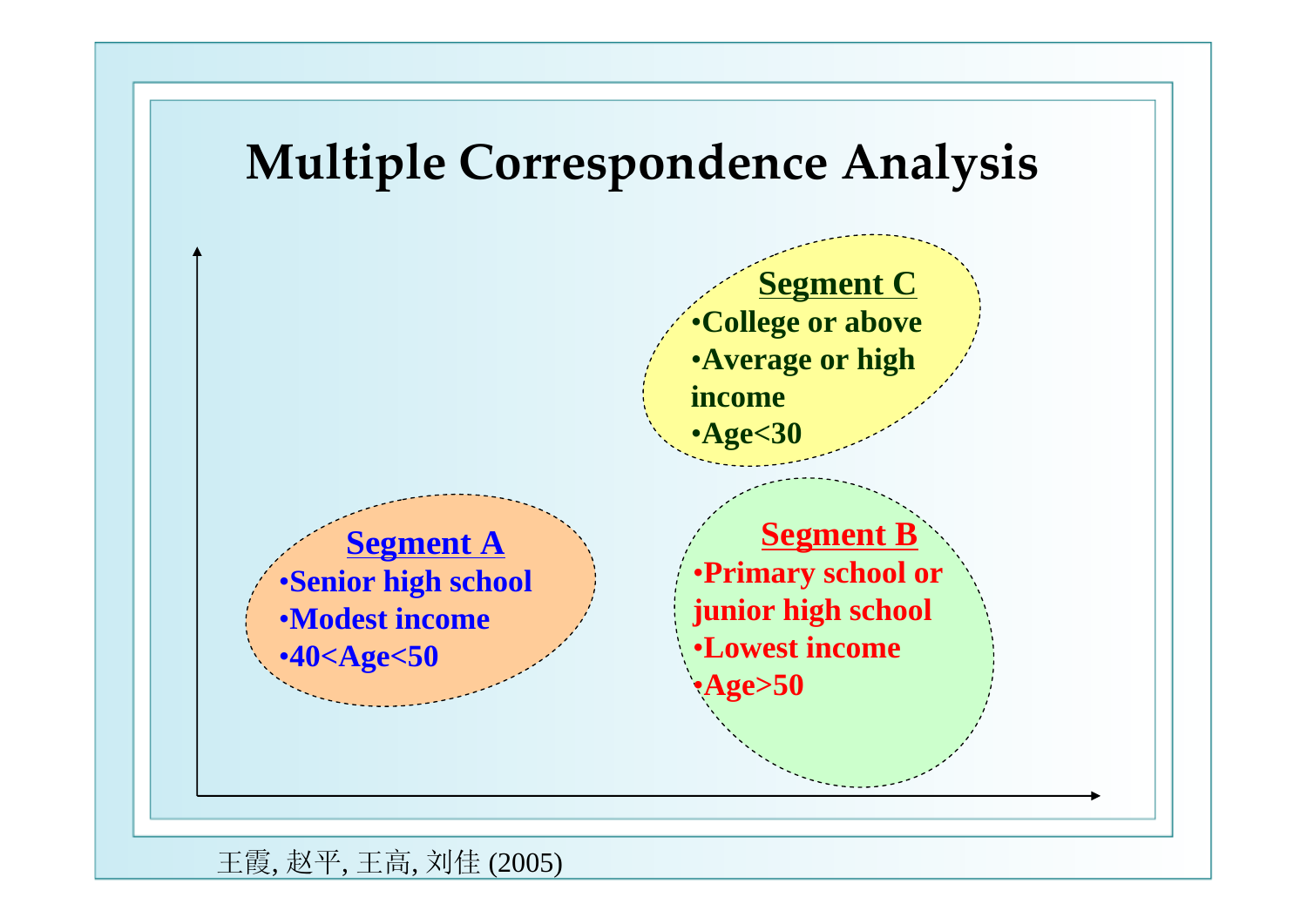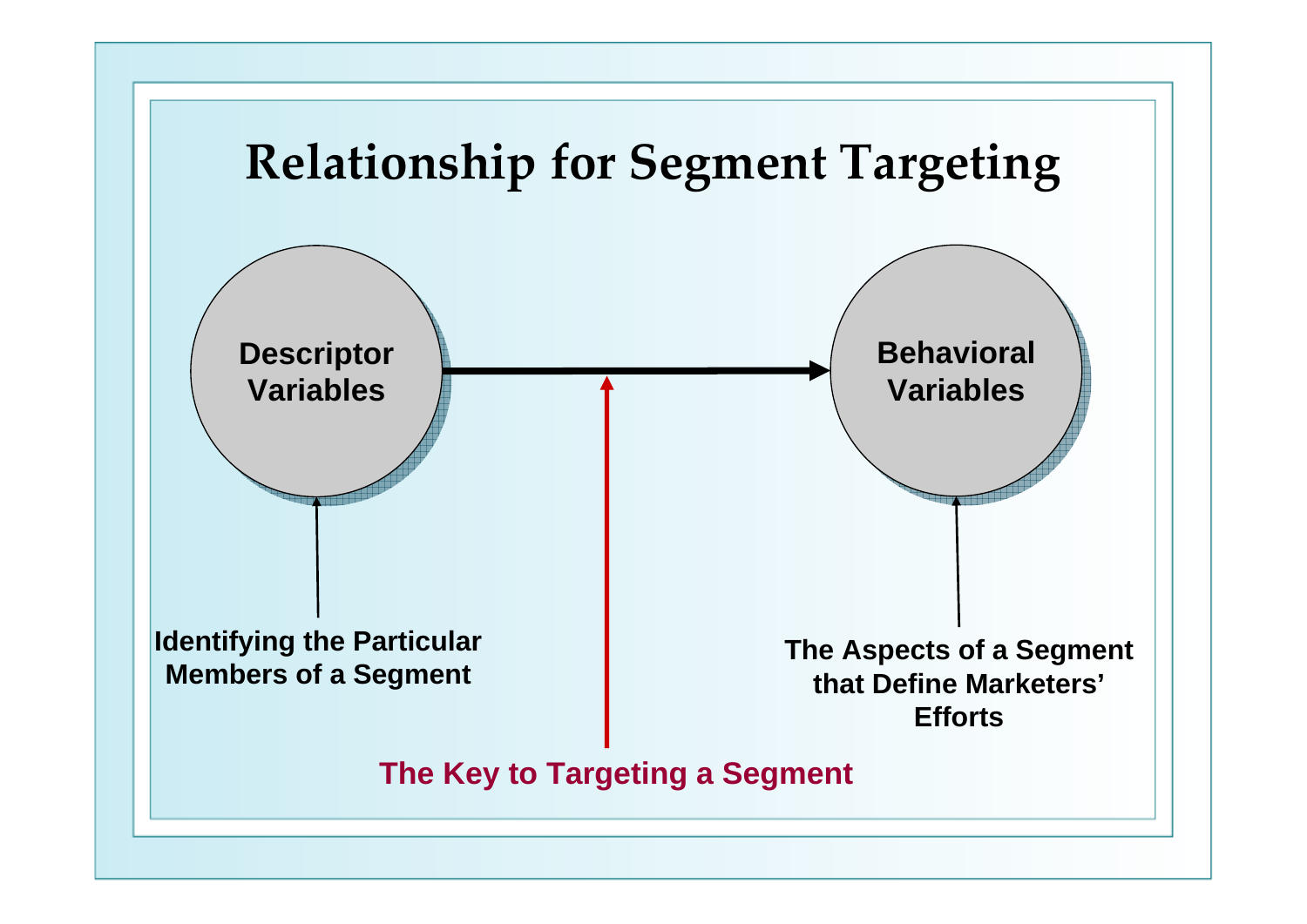# **Latent Class Regression**

- Clusterwise / (finite) mixture regression
	- − Consider finite mixture models with *K* components of form

$$
h(y | x, \psi) = \sum_{k=1}^{K} \pi_k f(y | x, \theta_k)
$$
 (1)  
-  $\pi_k \ge 0$ ,  $\sum_{k=1}^{K} \pi_k = 1$ 

 where *y* is <sup>a</sup> (possibly multivariate) dependent variable with conditional density *h*, *<sup>x</sup>* is <sup>a</sup> vector of independent variables,  $\pi_k$  is the prior probability of component *k*,  $\theta_k$  is the component specific parameter vector for the density function *f,* and  $\psi = (\pi_1, \; ...,\; \pi_K$  ,  $\theta'_1, \ldots, \theta'_K$ <sup>'</sup> is the vector of all parameters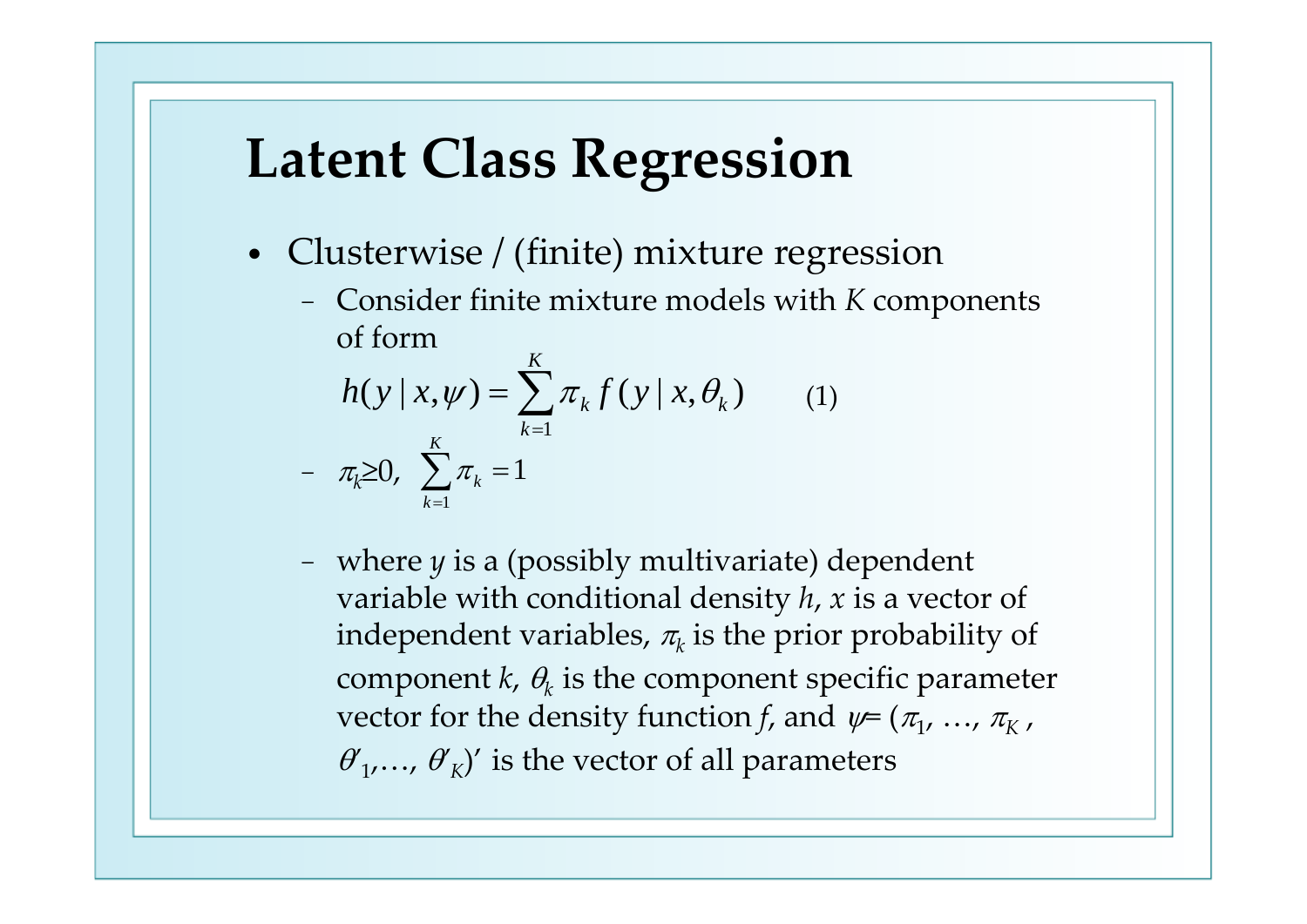#### **Latent Class Regression**

- If *f* is <sup>a</sup> univariate normal density with component-specific mean  $\beta'_{k}x$  and variance  $\sigma_k^2$ , we have  $\theta_k = (\beta'_{k'} \sigma_k^2)$  and Equation (1) describes <sup>a</sup> mixture of standard linear regression models
- If *f* is <sup>a</sup> member of the exponential family, we ge<sup>t</sup> <sup>a</sup> mixture of generalized linear models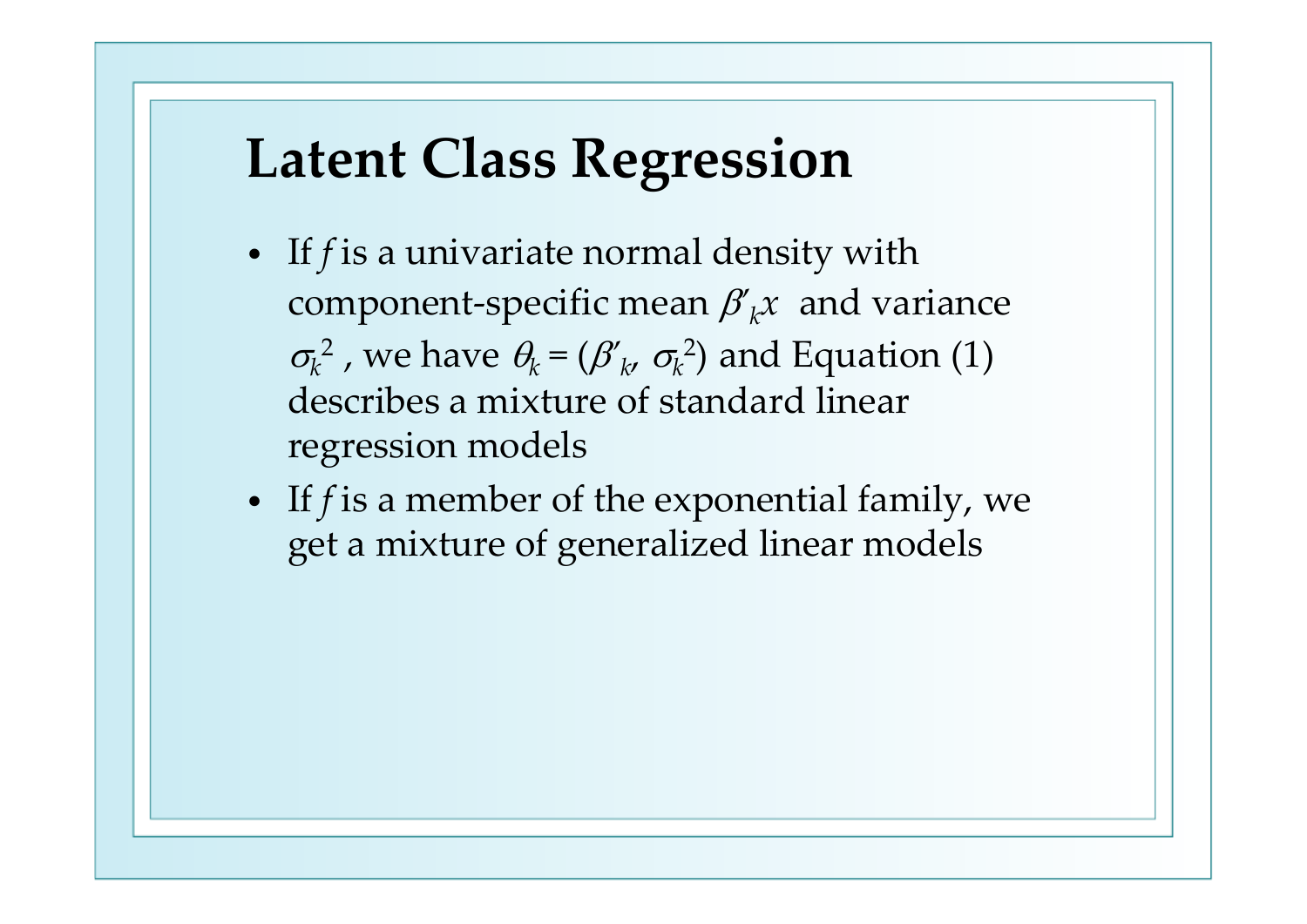#### **Posterior Probability**

• The posterior probability that observation (*<sup>x</sup>*, *y*) belongs to class *j* is given by

$$
P(j | x, y, \psi) = \frac{\pi_i f(y | x, \theta_j)}{\sum_k \pi_k f(y | x, \theta_k)}
$$

- The posterior probabilities can be used to segmen<sup>t</sup> data by assigning each observation to the class with maximum posterior probability
- Individual-level predictions of finite mixture models are <sup>a</sup> weighted combination of the segment‐level regression functions, weighted with the posterior membership probabilities (DeSarbo, Kamakura, and Wedel 2006)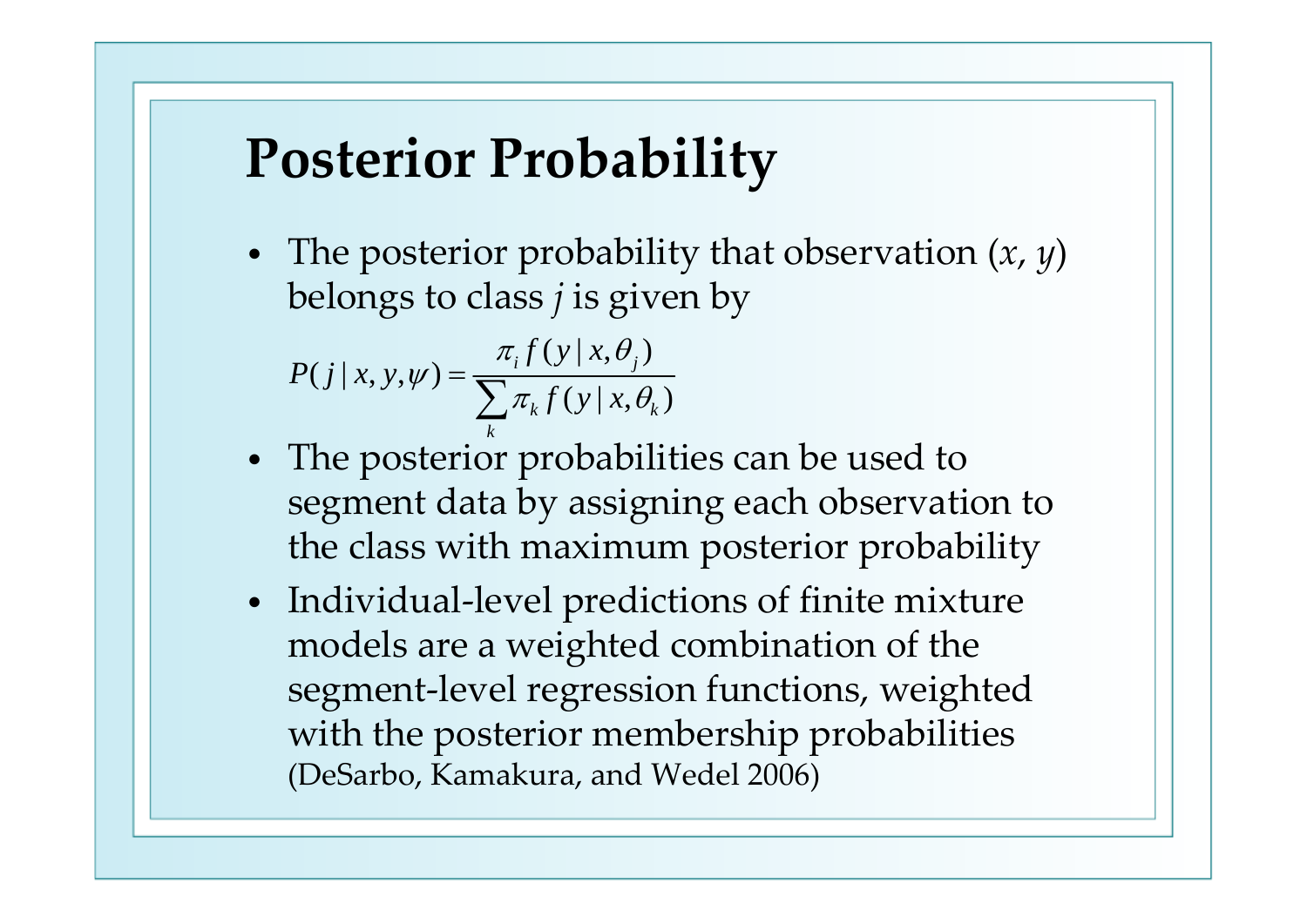#### **Parameter Estimation**

• The log‐likelihood of <sup>a</sup> sample of *<sup>N</sup>* observations  $\{(x_1, y_1), ..., (x_N, y_N)\}\)$  is given by

$$
\log L = \sum_{n=1}^{N} \log h(y_n | x_n, \psi) = \sum_{k=1}^{K} \log (\sum_{k=1}^{K} \pi_k f(y_n | x_n, \theta_k))
$$

• The most popular method for maximum likelihood estimation of the parameter vector  $\psi$ is the iterative EM algorithm (Leisch 2004)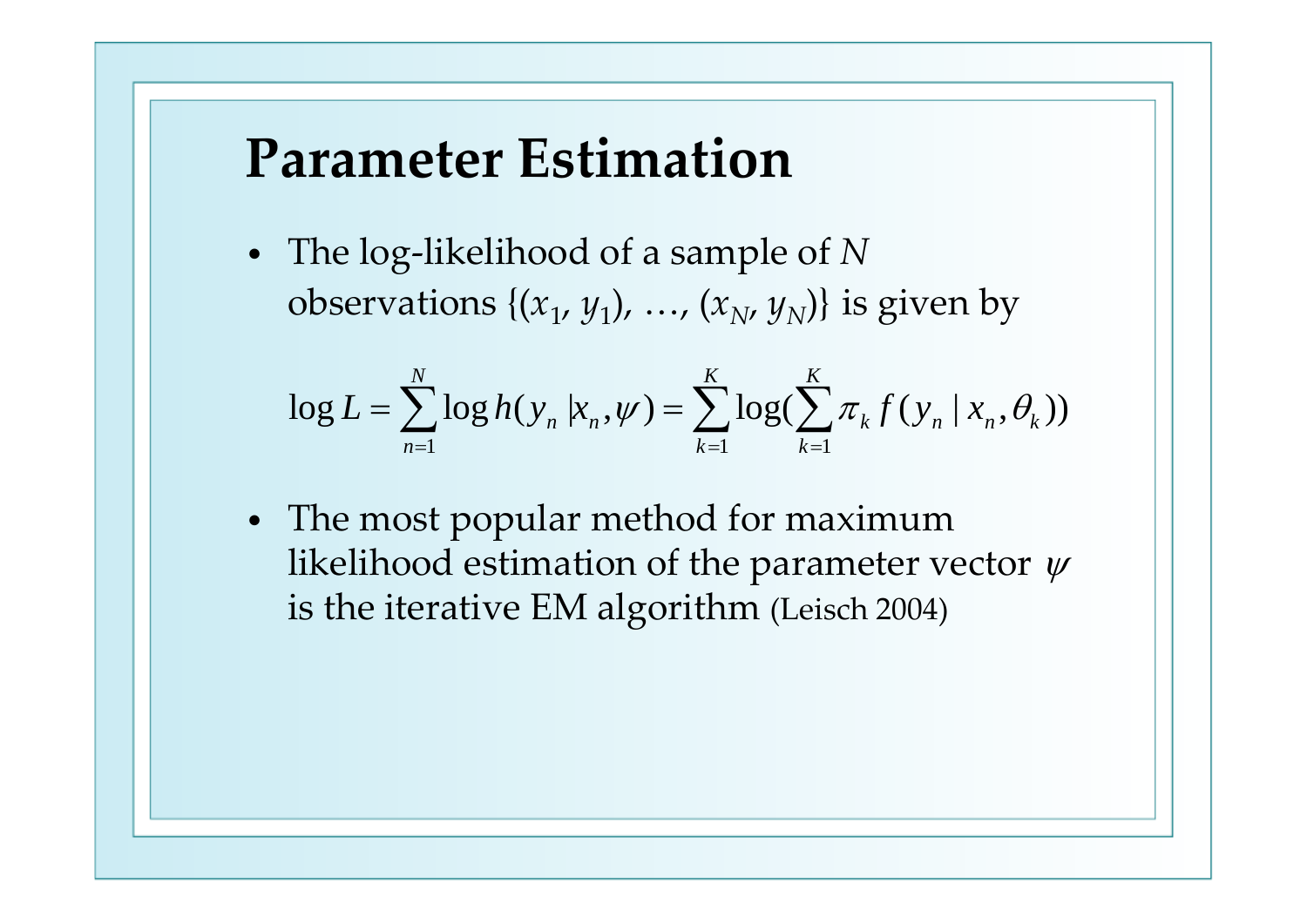# **Using FlexMix**

- As <sup>a</sup> simple example we use artificial data with two latent classes of size 100 each:
	- −Class 1: *y* <sup>=</sup> <sup>5</sup>*<sup>x</sup>* <sup>+</sup> *<sup>ε</sup>*
	- Class 2: *y* <sup>=</sup> <sup>15</sup> <sup>+</sup> <sup>10</sup>*<sup>x</sup>* <sup>−</sup> *<sup>x</sup>*<sup>2</sup> <sup>+</sup> *<sup>ε</sup>*
	- − with *<sup>ε</sup><sup>~</sup> <sup>N</sup>*(0, 9) and prior class probabilities <sup>π</sup> <sup>1</sup> <sup>=</sup> <sup>π</sup> <sup>2</sup> <sup>=</sup> 0.5
- We can fit this model in <sup>R</sup> using the commands

```
> library(flexmix)
> data(NPreg)
> m1 = flexmix(yn ~ x + I(x^2), data = NPreg, k = 
2)
> m1
```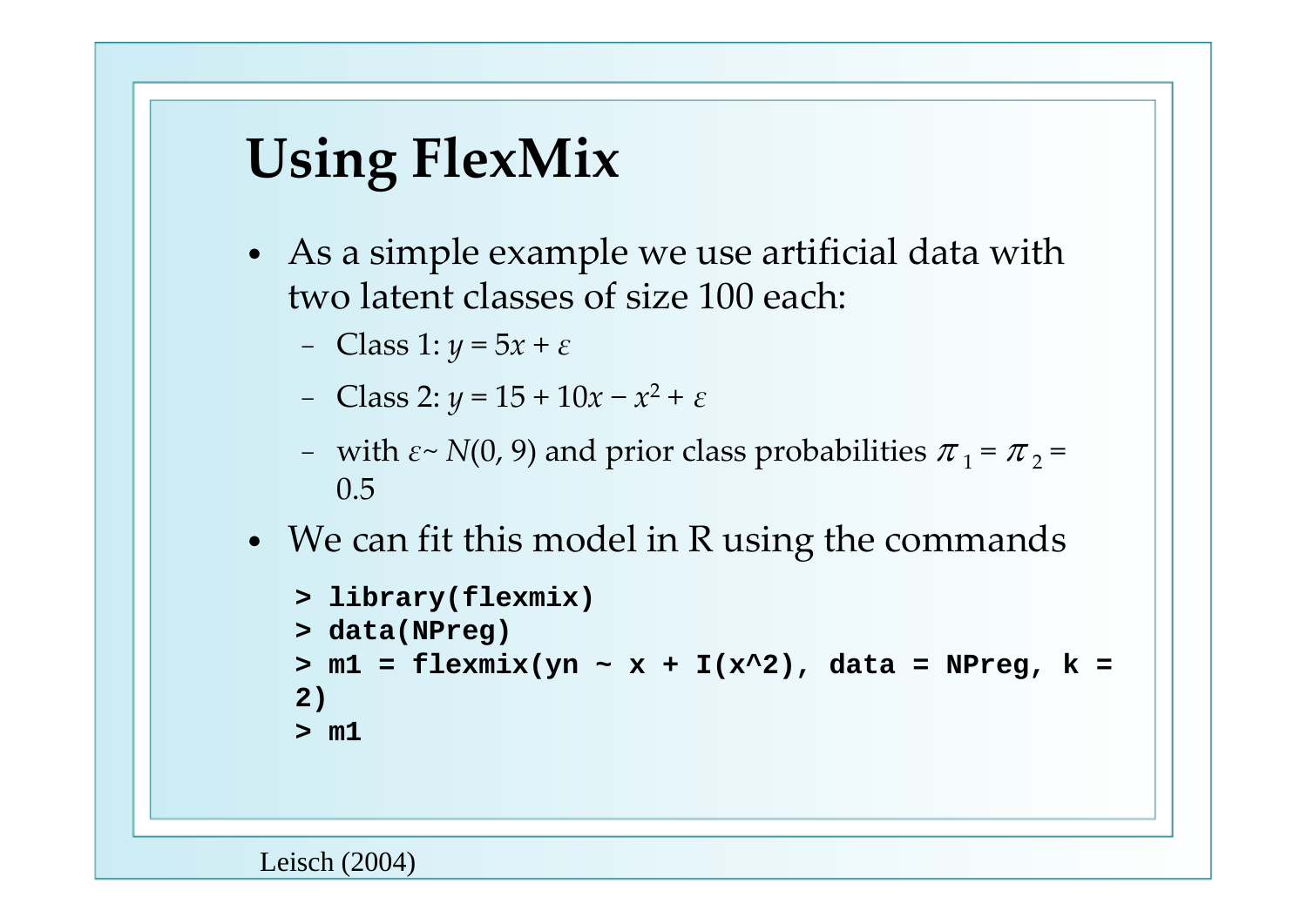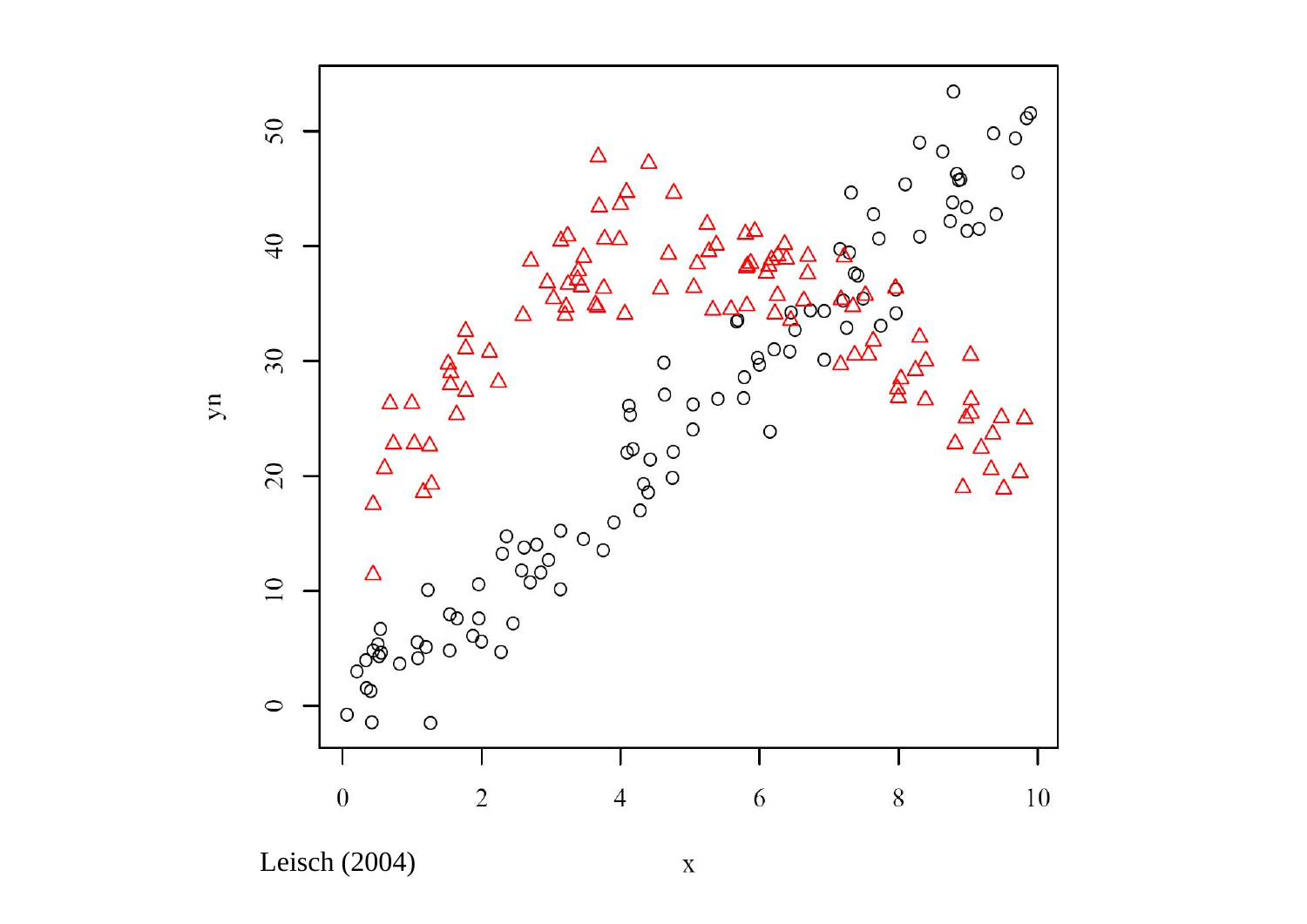```
Call:
```

```
flexmix(formula = yn \sim x + I(x^2), data = NPreg,
k = 2)Cluster sizes:1 2100 100convergence after 15 iterations
> parameters(m1, component = 1)
$coef
(Intercept) x I(x^2)
-0.20989331 4.81782414 0.03615728$sigma
[1] 3.47636
> parameters(m1, component = 2)
$coef
(Intercept) x I(x^2)
14.7168295 9.8466698 -0.9683534$sigma
[1] 3.479809
```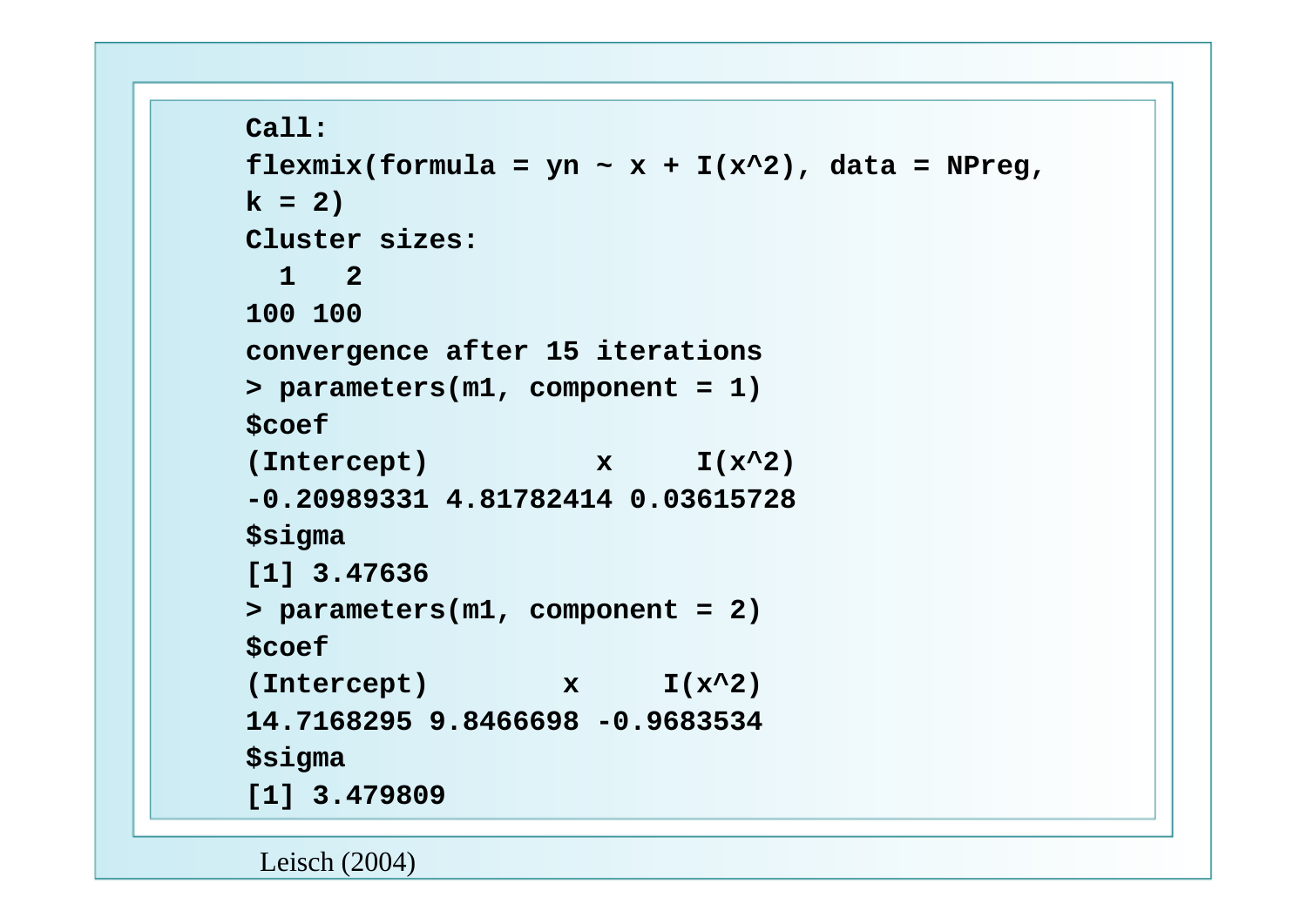#### **Using FlexMix**

```
> summary(m1)
Call:flexmix(formula = yn \sim x + I(x^2), data = NPreg,
k = 2)
       prior size post>0 ratio
Comp.1 0.494 100 145 0.690
Comp.2 0.506 100 141 0.709
`log Lik.' -642.5453 (df=9)
AIC: 1303.091 BIC: 1332.775> table(NPreg$class, m1@cluster)
   1 21 95 52 5 95
```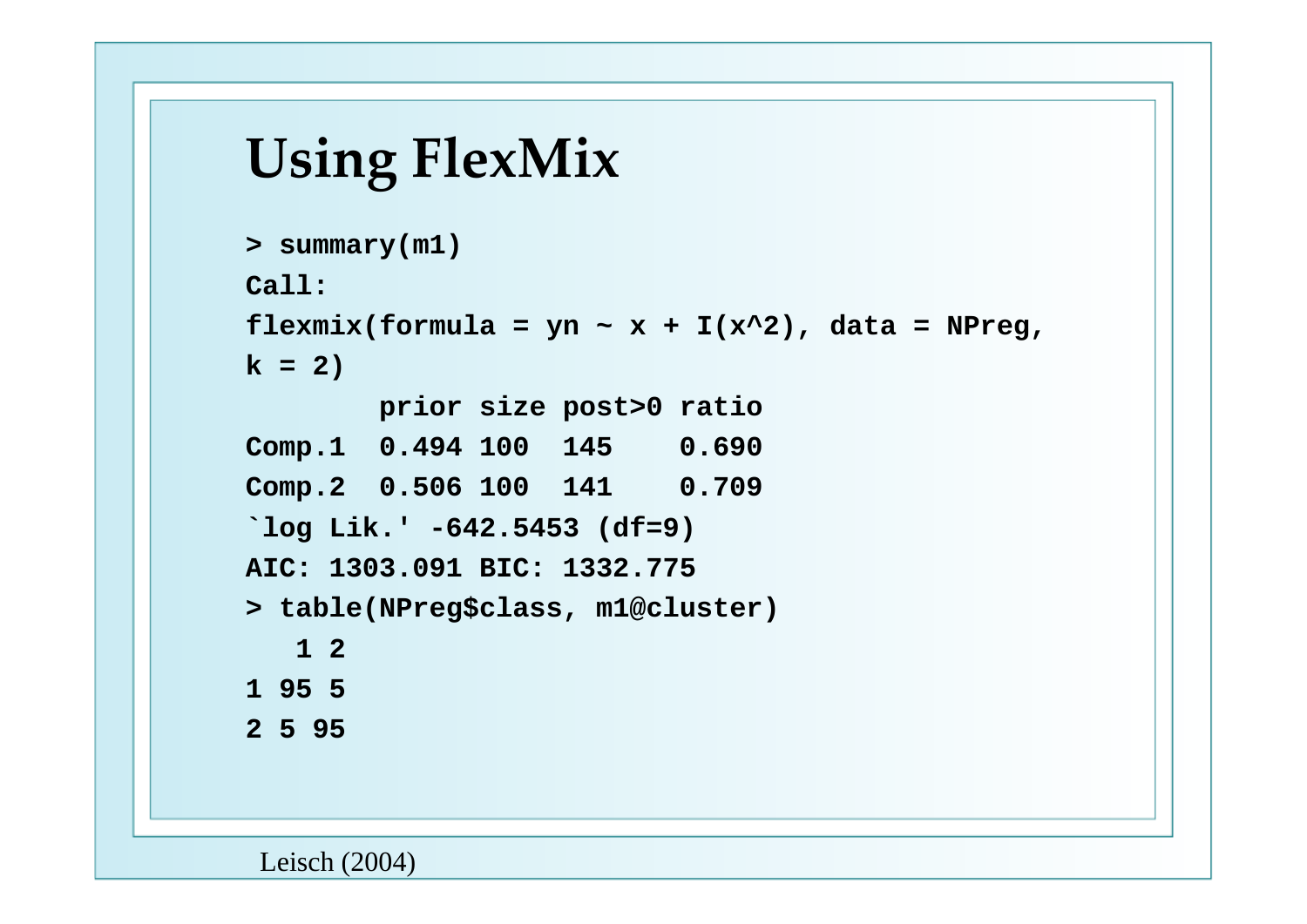#### **Significance Test**

```
> rm1 = refit(m1)
> summary(rm1)
Call:refit(m1)
Component 1 :
          Estimate Std. Error t value Pr(>|t|)
(Intercept) -0.208996 0.673900 -0.3101 0.7568
x 4.817015 0.327447 14.7108 <2e-16
I(x^2) 0.036233 0.032545 1.1133 0.2669
-------------Component 2 :
          Estimate Std. Error t value Pr(>|t|)
(Intercept) 14.717541 0.890843 16.521 < 2.2e-16
x 9.846148 0.390385 25.222 < 2.2e-16
I(x^2) -0.968304 0.036951 -26.205 < 2.2e-16
```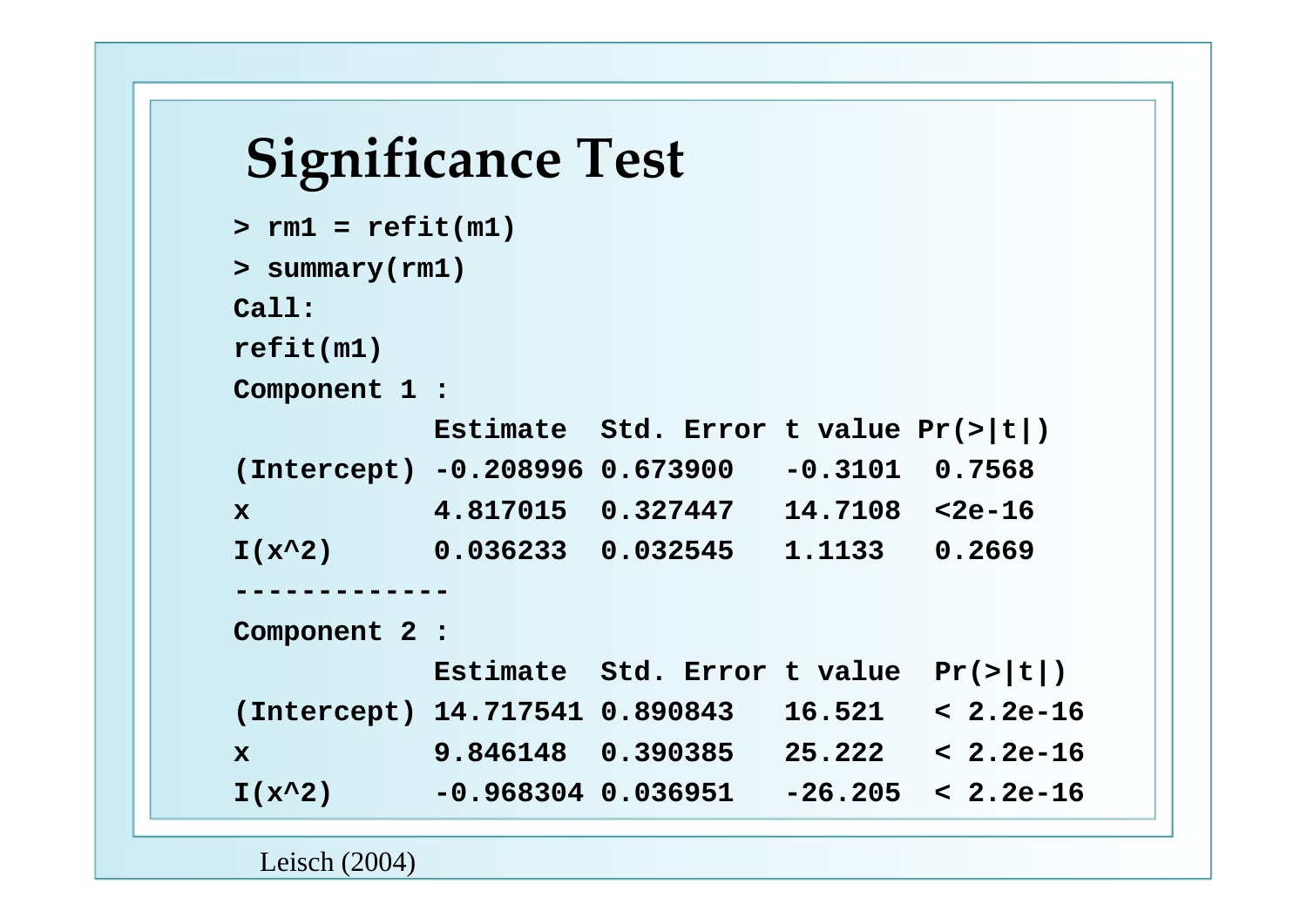#### **Automated Model Search**

- In real applications the number of components is unknown and has to be estimated
- Fit models with an increasing number of components and compare them using AIC or BIC

```
> m7 = stepFlexmix(yp ~ x + I(x^2), data = NPreg, 
control = list(verbose = 0), K = 1:5, nrep = 5)
> sapply(m7, BIC)
      1 2 3 4 5946.7477 925.9972 942.1553 960.0626 960.9347
```
• Choose the number of components minimizing the BIC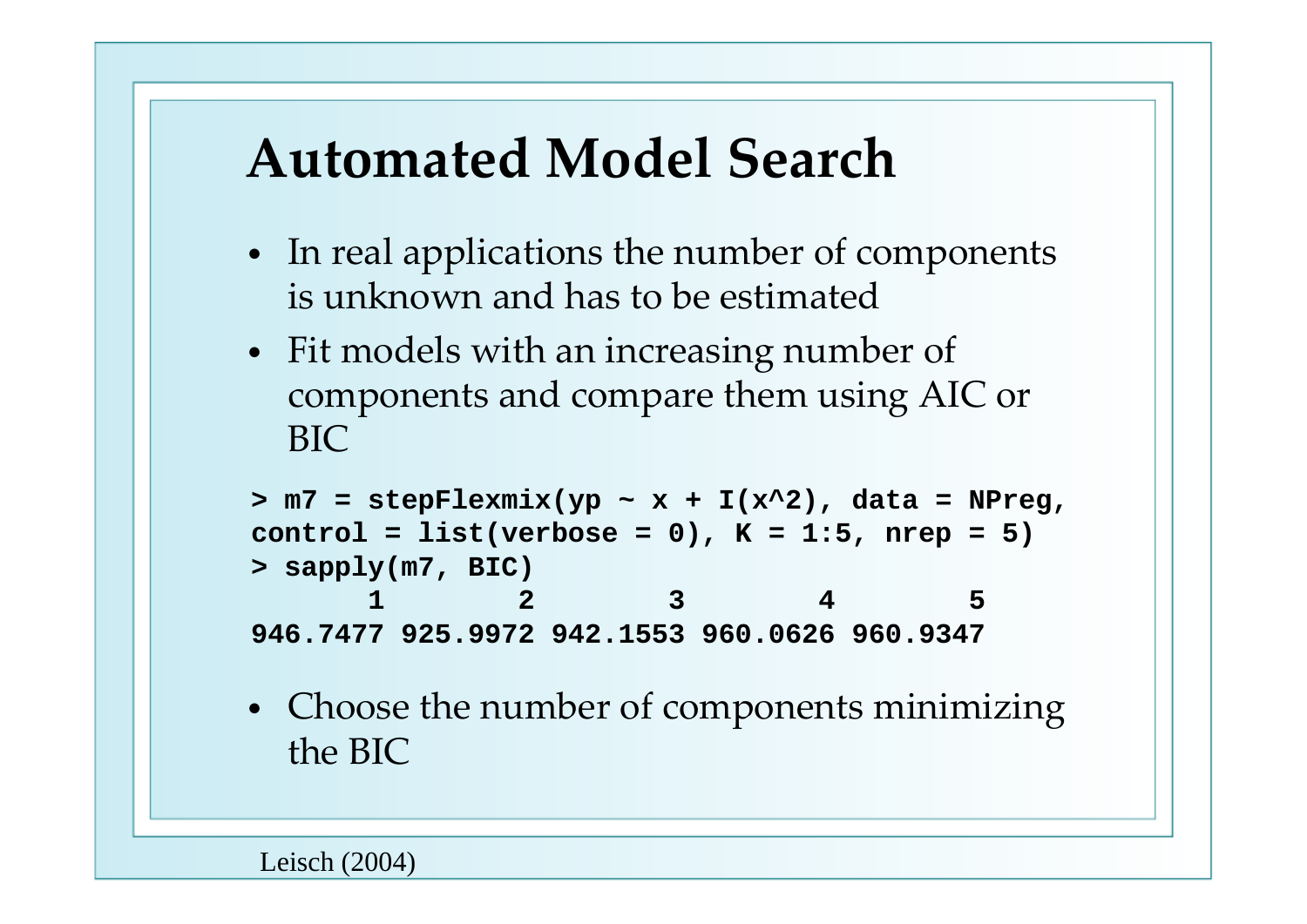#### **Finite Mixtures with Concomitant Variables**

- If the weights depend on further variables, these are referred to as concomitant variables
- The model class is given by

$$
h(y \mid x, \omega, \psi) = \sum_{k=1}^{K} \pi_k(\omega, \alpha) f_k(y \mid x, \theta_k)
$$

− Where *<sup>w</sup>* denotes the concomitant variables,  $\alpha$  are the parameters of the concomitant variable model

$$
\sum_{k=1}^{K} \pi_k(\omega, \alpha) = 1 \qquad \pi_k(\omega, \alpha) > 0, \forall k
$$

Grün and Leisch (2008)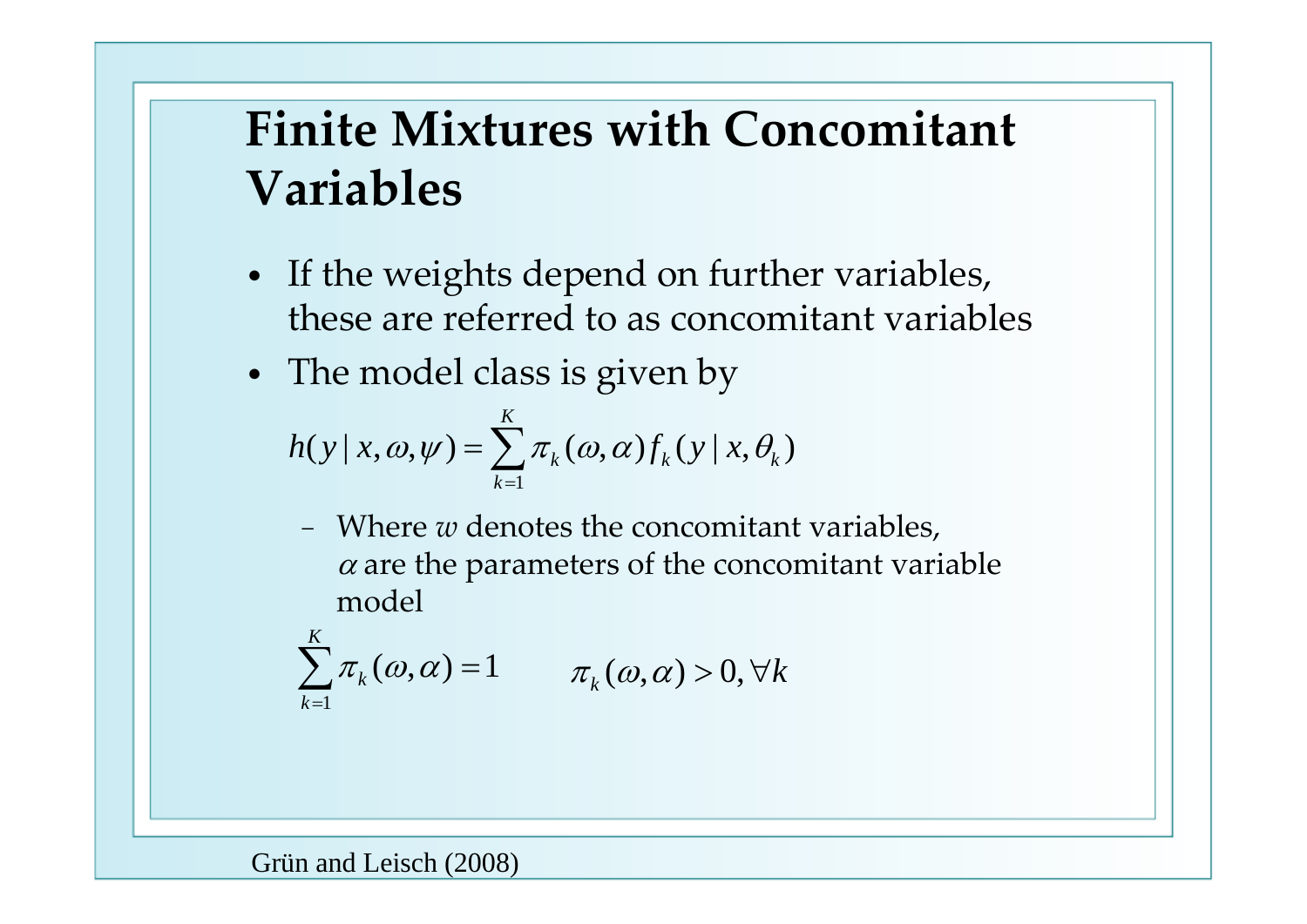#### **Segmenting Newspaper Readers**

| 变量类型 | 变量名称           | 细分市场1     |           | 细分市场2    |          | 细分市场3     |          |
|------|----------------|-----------|-----------|----------|----------|-----------|----------|
|      |                | 系数        | T值        | 系数       | T值       | 系数        | T值       |
| 感知变量 | 截距             | $5.022*$  | 5.454     | $0.621*$ | 2.136    | 0.355     | 1.004    |
|      | 新闻栏目评价         | $-0.268$  | $-1.5544$ | $0.125*$ | 2.051    | $0.418*$  | 6.280    |
|      | 经济栏目评价         | 0.059     | 0.46541   | 0.074    | 1.471    | 0.052     | 1.117    |
|      | 娱乐栏目评价         | 0.069     | 0.468     | 0.074    | 1.542    | 0.040     | 0.717    |
|      | 北京栏目评价         | 0.270     | 1.845     | $-0.032$ | $-0.703$ | $0.137*$  | 2.580    |
|      | 版面设计评价         | $0.360*$  | 2.071     | 0.060    | 0.913    | $0.161*$  | 2.556    |
|      | 印刷质量评价         | $-0.025$  | $-0.178$  | 0.002    | 0.043    | $0.188*$  | 4.022    |
|      | 广告评价           | 0.153     | 1.385     | $0.077*$ | 1.968    | 0.071     | 1.694    |
|      | 购买便利性评价        | $-0.402*$ | $-3.103$  | $0.198*$ | 4.978    | $-0.109*$ | $-2.842$ |
|      | 感知价格           | 0.119     | 1.337     | $0.280*$ | 9.170    | $-0.032$  | $-0.991$ |
|      | 样本量            | 119       |           | 495      |          | 290       |          |
|      | 市场份额<br>$($ %) | 13.16     |           | 54.76    |          | 32.08     |          |

*Note:* The dependent variable is "Customer Satisfaction" (*N*= 904), \*: *p*<0.05

王燕, 赵平 (2009)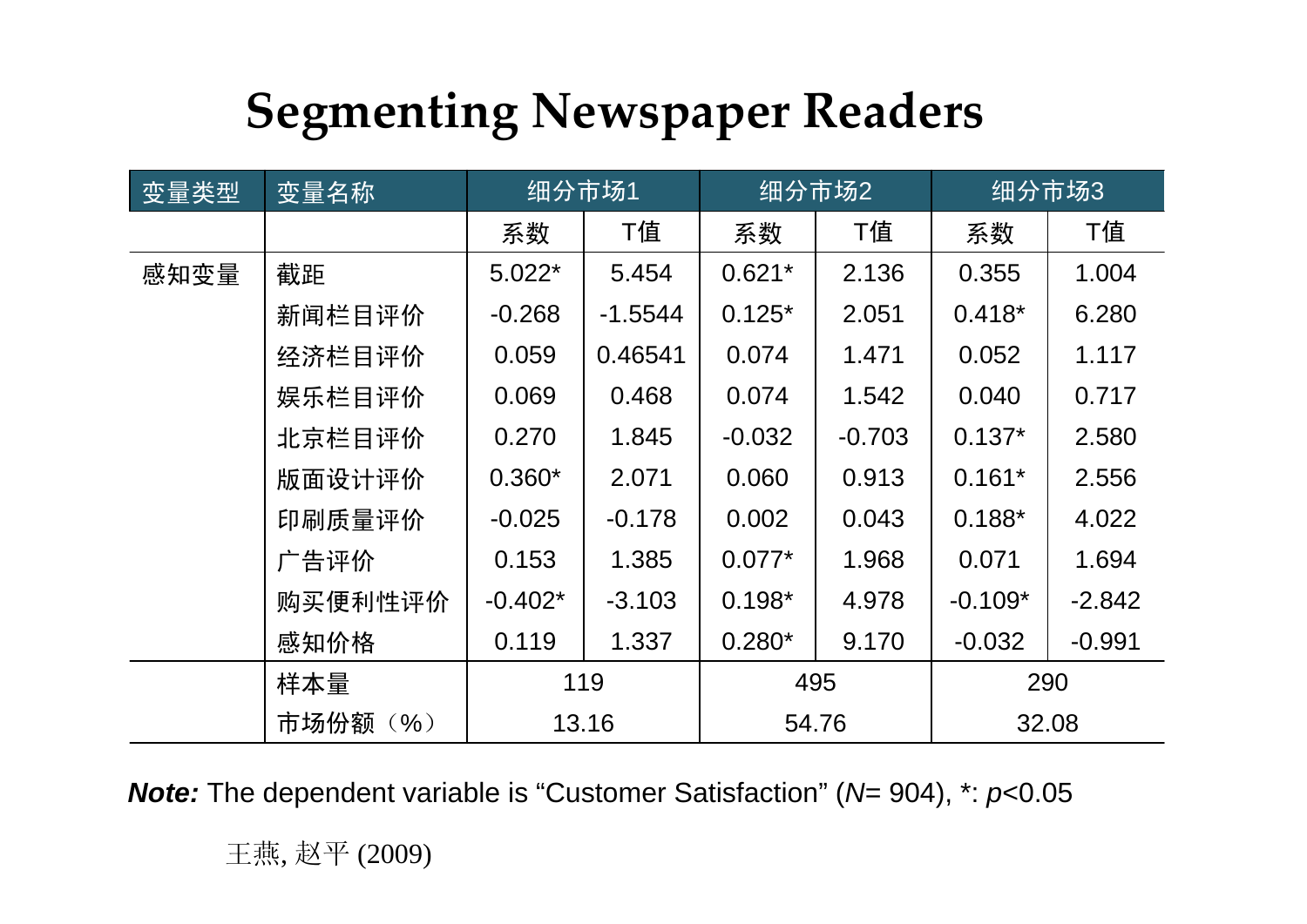| 变量类型 | 变量名称                | 细分市场1 |    | 细分市场2     |          | 细分市场3    |          |
|------|---------------------|-------|----|-----------|----------|----------|----------|
|      |                     | 系数    | T值 | 系数        | T值       | 系数       | T值       |
| 个人特征 | 截距                  |       |    | 0.081     | 0.075    | $-0.578$ | $-0.503$ |
| 变量   | 阅读频率 <sup>a</sup>   |       |    |           |          |          |          |
|      | 每天阅读                |       |    | $-0.069$  | $-0.162$ | 0.188    | 0.378    |
|      | 每次读报用时 <sup>b</sup> |       |    |           |          |          |          |
|      | 半小时以下               |       |    | 0.644     | 1.572    | $1.327*$ | 2.658    |
|      | 阅读地点 <sup>c</sup>   |       |    |           |          |          |          |
|      | 家中                  |       |    | 0.492     | 0.705    | $-0.966$ | $-1.451$ |
|      | 上班                  |       |    | 0.125     | 0.193    | $-0.001$ | $-0.002$ |
|      | 性别 <sup>d</sup>     |       |    |           |          |          |          |
|      | 男                   |       |    | $1.138*$  | 2.796    | 0.643    | 1.414    |
|      | 教育程度 <sup>e</sup>   |       |    |           |          |          |          |
|      | 高中及以下               |       |    | $1.016*$  | 2.091    | $1.319*$ | 2.638    |
|      | 年龄「                 |       |    |           |          |          |          |
|      | 25岁以下               |       |    | 0.163     | 0.292    | $-0.772$ | $-1.228$ |
|      | 25-35岁              |       |    | $-0.235$  | $-0.344$ | 0.542    | 0.899    |
|      | 家庭月收入 <sup>g</sup>  |       |    |           |          |          |          |
|      | 2000-4000元          |       |    | $-1.689*$ | $-3.055$ | $-0.746$ | $-1.291$ |
|      | 4000元以上             |       |    | 0.725     | 1.036    | 0.948    | 1.185    |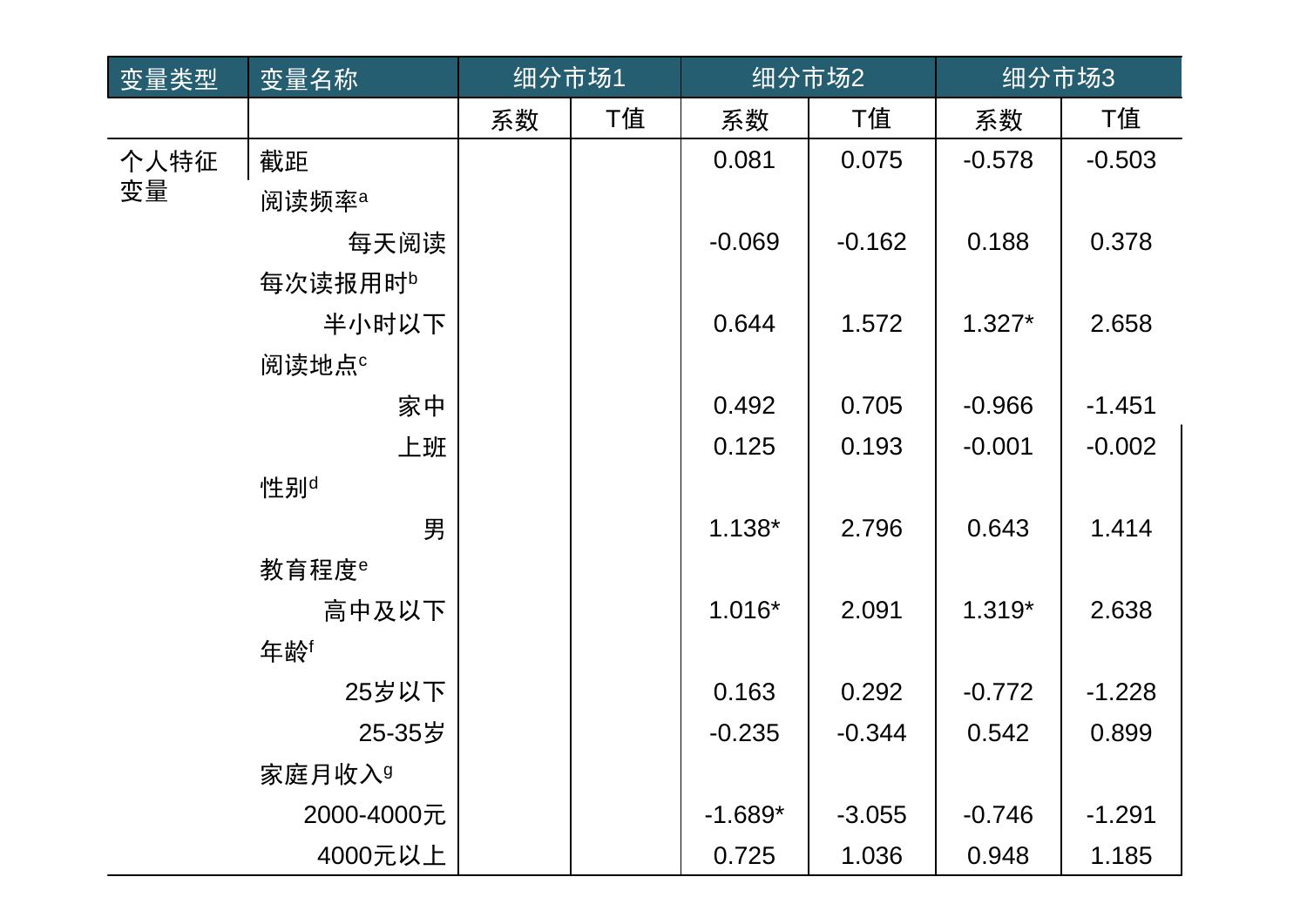# **Recap**

- The underlying basis of customer heterogeneity (i.e., discrete market segments) is unknown *<sup>a</sup> priori*
- The objective is to *simultaneously* estimate the number of market segments, their size and composition, and the segmen<sup>t</sup> specific regression coefficients
- Concomitant variable mixtures allow for demographic variables to explain segmen<sup>t</sup> membership simultaneously
- This class of methods enables marketers to engage in *response* ‐based segmentation, i.e., from descriptive to *predictive* segmentation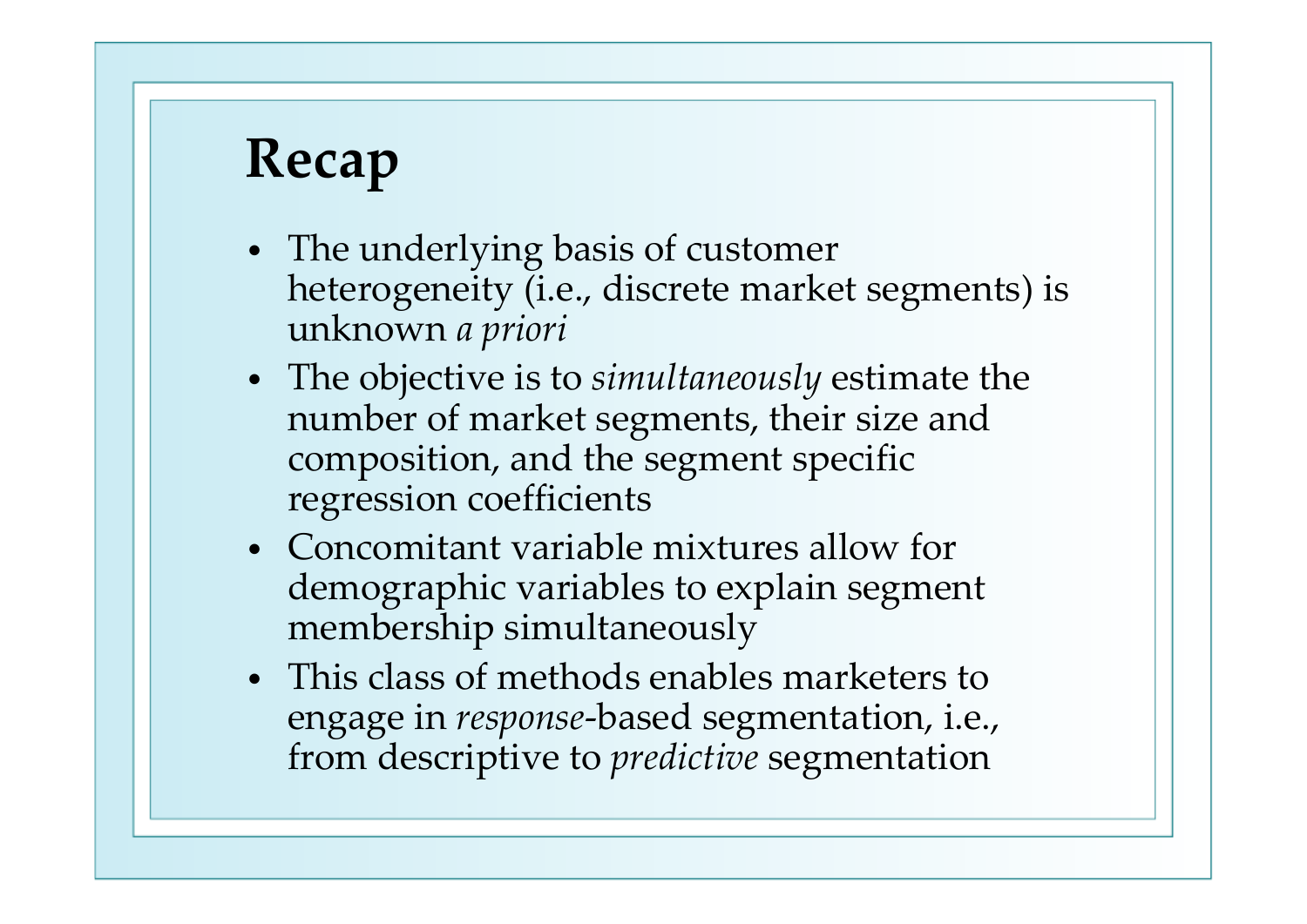#### **References (I)**

- 王霞, 赵平, 王高, 刘佳 (2005), "基于顾客满意和顾客忠诚 关系的市场细分方法研究," 南开管理评论, <sup>8</sup> (5), <sup>26</sup>‐30.
- 王燕, 赵平 (2009), "伴生变量混合模型在市场细分中的应 用," 营销科学学报, <sup>5</sup> (1), <sup>27</sup>‐34. (http://www.jms.org.cn/read/15/3.pdf)
- $\bullet$  Grün, Bettina and Friedrich Leisch (2008), "FlexMix Version 2: Finite Mixtures with Concomitant Variables and Varying and Constant Parameters," *Journal of Statistical Software*, 28 (4), (http://www.jstatsoft.org/v28/i04)
- Leisch, Friedrich (2004), "FlexMix: A General Framework for Finite Mixture Models and Latent Class Regression in R," *Journal of Statistical Software*, <sup>11</sup> (8), (http://www.jstatsoft.org/v11/i08)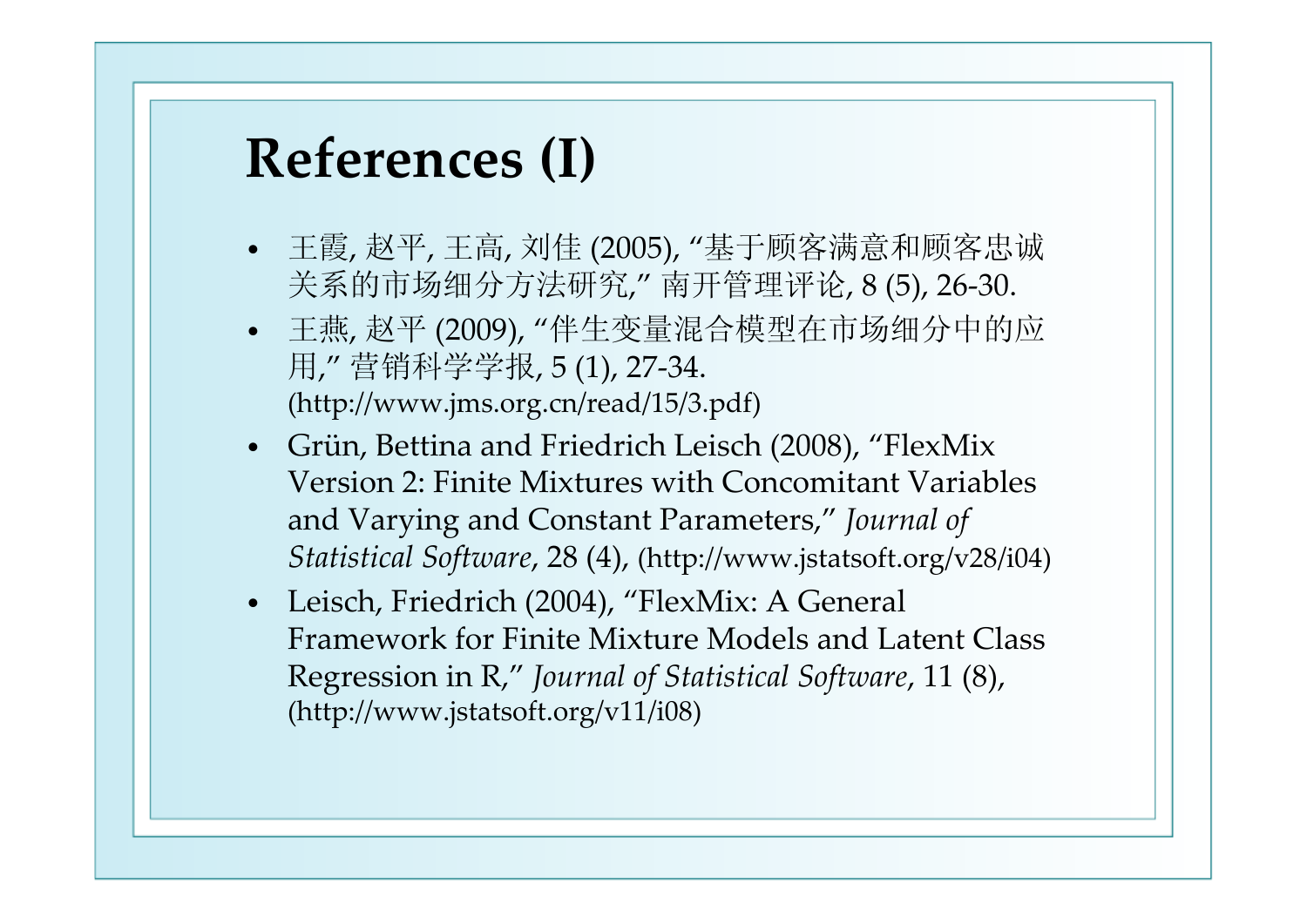#### **References (II)**

- $\bullet$  Desarbo, Wayne S., Wagner A. Kamakura, and Michel Wedel (2006), "Latent Structure Regression," in Rajiv Grover and Marco Vriens (Eds.), *The Handbook of Marketing Research: Uses, Misuses, and Future Advances*, Thousand Oaks: Sage Publications.
- McLachlan, Geoffrey and David Peel (2000), *Finite Mixture Models*, Now York: John Wiley & Sons, Inc.
- Wedel, Michel and Wagner A. Kamakura (2001), *Market Segmentation: Conceptual and Methodological Foundations (2nd Edition),* Boston: Kluwer Academic Publishers.